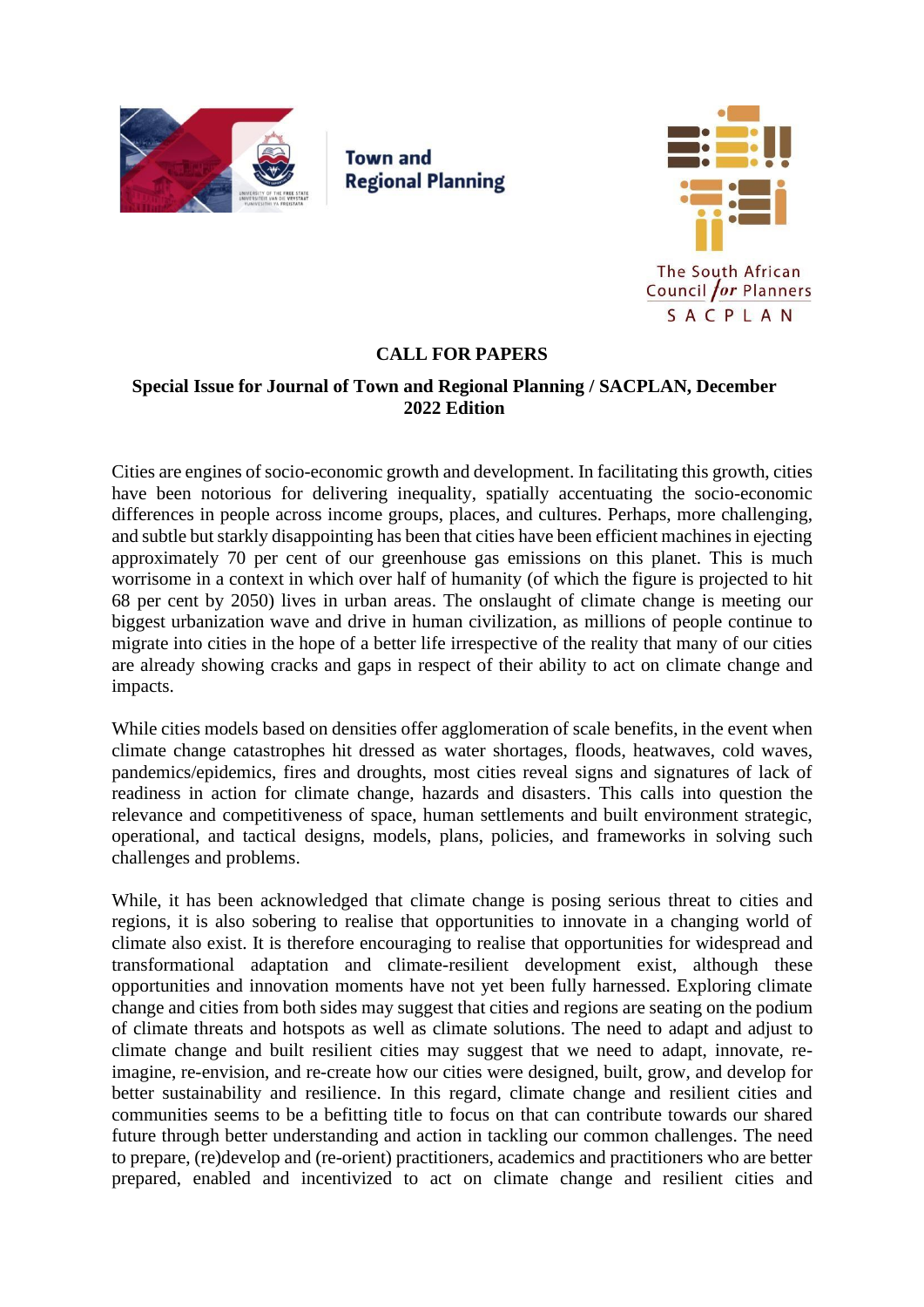communities becomes a compelling call for the planning profession and generation of our times.

Given the afore-mentioned background SACPLAN is making a special call for manuscripts from academics, scientists, and practitioners across the world in climate change and resilient cities research/projects to address the subject of climate change justice, sustainable, inclusive, and integrated human settlements, and any other spatial consideration for a Special Journal Issue titled: *Climate change and resilient cities* in the following thematic areas.

- i. Planning for relevance, continuity, and resilience in a changing world.
- ii. Housing; food security and the fundamental/basic human rights in climate changing times.
- iii. Climate change, pandemic, and hazard readiness for disasters e.g., KwaZulu Natal Floods, Province of the Eastern Cape, Mpumalanga, Limpopo 2022 floods in South Africa as recent examples.
- iv. Climate change, flooding, infrastructure damage, disruptions, and livelihoods.
- v. Climate change, disasters, hazards, and action for vulnerable communities.
- vi. Hazards, Disasters Pandemics and Planning in Cities and Regions.
- vii. Health, demographics, planning and development.
- viii. COVID 19, planning and the built environment.
- ix. COVID 19, public spaces and continuity.
- x. Planning practice, theory, and disasters.
- xi. Climate change, loss and damage and policy planning.
- xii. Planning institutions, governance frameworks and climate change.
- xiii. Climate change and informal settlements.
- xiv. Climate change, urbanization, and consequences.
- xv. Climate change, coastal cities, costal infrastructure, and planning.
- xvi. Climate change, space modelling, prediction, and projections.
- xvii. Climate change, decision support systems (DSS) and disaster management plans/strategies.
- xviii. Climate change, planning curriculum, diversity, and inclusivity.
- xix. Climate change, planning identities, territorial (dis)continuities, and planning literacies.
- xx. Climate change, space, gender, equity, and inclusion.
- xxi. Climate change, communication, disaster management and planning.
- xxii. Nature based solutions to climate change in cities and regions.
- xxiii. Smart cities, technology, innovation, and climate change.
- xxiv. Heatwaves, drought, fires, and floods in city/regional planning.
- xxv. Climate change adaptation plans and strategies.
- xxvi. Reforming planning practices and integrated development planning.
- xxvii. Climate change, disasters, and district development planning models.
- xxviii. Climate change, local economic development, community participation and development
- xxix. Theoretical issues in the climate change, cities, and regions in changing times.
- xxx. Any other related and cognate themes on climate change and cities are most welcome.

We are hereby inviting both scholarly articles as well as review articles (papers that have a strong practical implementation aspect) on the mentioned topics.